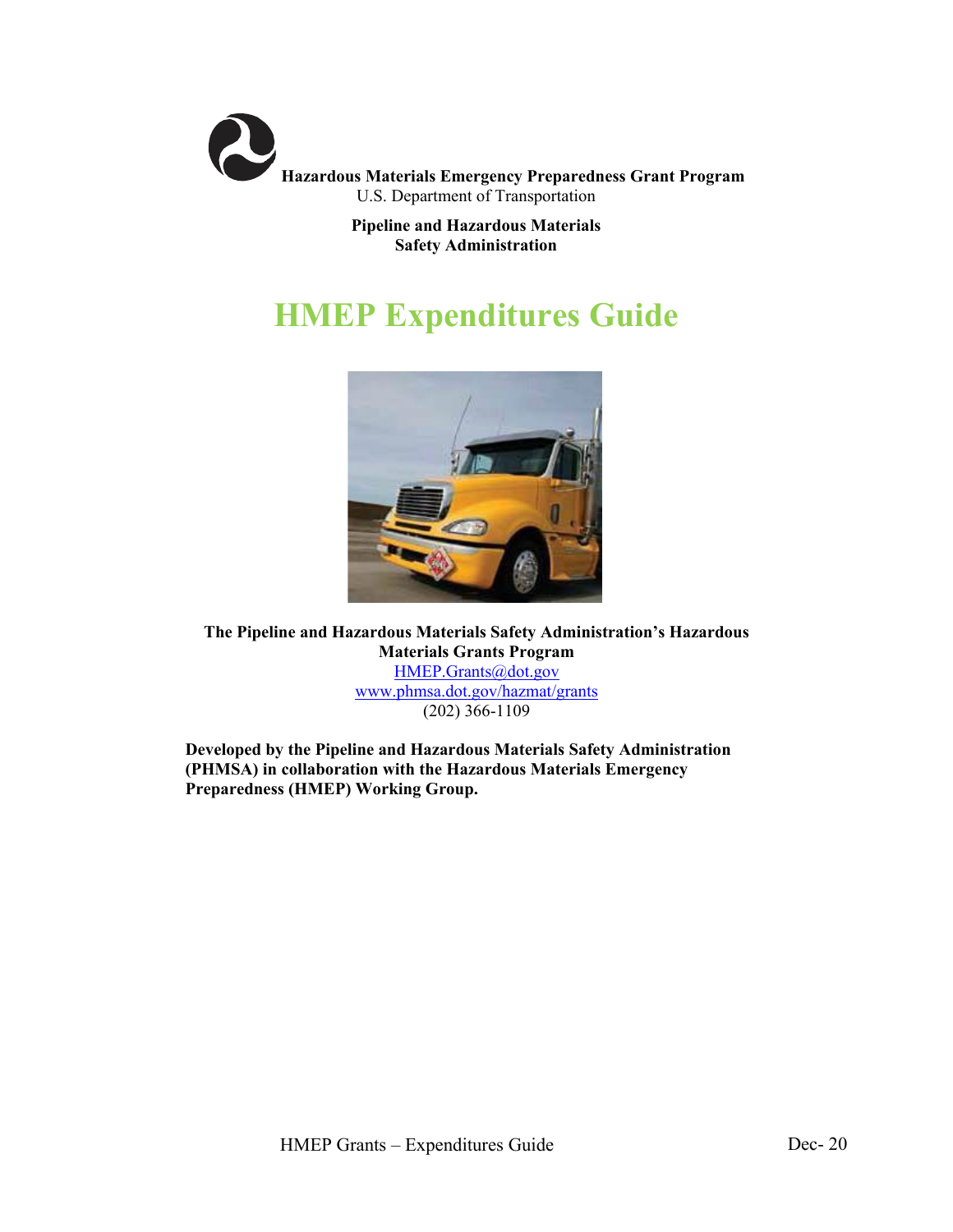# Pipeline and Hazardous Materials Safety Administration

# **Contents**

| 1. |  |
|----|--|
| 2. |  |
| 3. |  |
|    |  |
|    |  |
|    |  |
|    |  |
| 4. |  |
|    |  |
|    |  |
|    |  |
|    |  |
|    |  |
|    |  |
| 5. |  |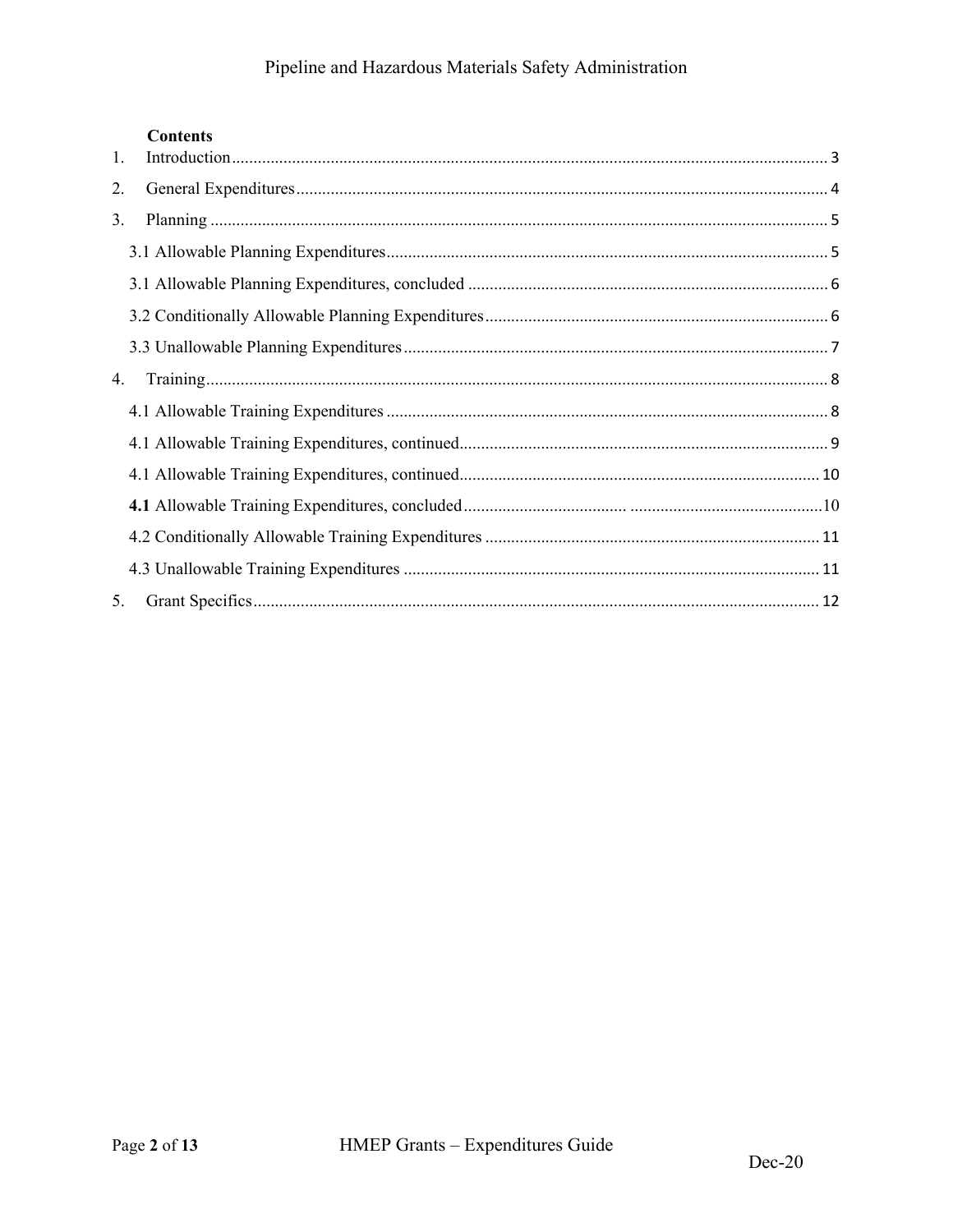# <span id="page-2-0"></span>**1. Introduction**

The purpose of the Hazardous Materials Emergency Preparedness (HMEP) grant is to protect against the risks to life, property, and the environment that are inherent in the transportation of hazardous material in intrastate, interstate, and foreign commerce (Title 49 U.S.C. § 5101). The HMEP grant supports the emergency preparedness and response efforts of States, federally recognized Tribes, and Territories that deal with hazardous materials emergencies, specifically those involving transportation. This grant also aids grantees in meeting the requirements of §§ 301 and 303 of the Emergency Planning and Community Right-to-Know Act of 1986 (Title 42 U.S.C. Chapter 116).

Through your participation in the HMEP grant program, PHMSA seeks to increase the effectiveness of hazardous materials response and preparedness efforts, and reduce the risks associated with the bulk transport of highly flammable liquids, and other hazardous materials, throughout the United States.

To advance PHMSA's mission, the HMEP grant awards funding to States, U.S. Territories, and federally recognized Tribes to:

- Develop, improve, and implement emergency plans
- Train public sector hazardous materials (hazmat) emergency response employees to respond to accidents and incidents involving hazardous materials in transportation
- − Determine flow patterns of hazardous materials within a State, between States, between States and federally recognized sovereign nations, and within Territories.
- Determine the need within a State for regional hazardous materials emergency response teams
- Assess local preparedness and response capabilities
- Conduct emergency response drills and exercises associated with emergency preparedness plans
- Provide for technical staff to support the preparedness effort
- Train public sector employees to respond to accidents and incidents involving the transportation of hazardous materials
- Determine the number of public sector employees employed or used by a political subdivision who need the proposed training and to select courses consistent with national consensus standards or th[e](https://www.phmsa.dot.gov/hazmat/dot-announces-the-2016-guidelines-for-hazardous-materials-response-planning-and-prevention-mitigation-training) [Guidelines for Hazardous Materials Response, Planning and Prevention/Mitigation](https://www.phmsa.dot.gov/hazmat/dot-announces-the-2016-guidelines-for-hazardous-materials-response-planning-and-prevention-mitigation-training) Training
- − Design, develop and deliver comprehensive preparedness and response training to public sector employees, and financial assistance for trainees and for the trainers, if appropriate, such as tuition, travel expenses to and from a training facility, and room and board while at the training facility
- − Deliver emergency response drills and exercises associated with training, a course of study, and tests and evaluation of emergency preparedness plans
- Evaluate courses to determine effectiveness of delivery and student retention
- Pay expenses associated with training by a person (including a department, agency, or instrumentality of a State or political subdivision thereof, a Territory, or federally recognized Tribe) and activities necessary to monitor such training including, but not limited to, examinations, critiques and instructor evaluations
- Maintain staff to manage the training effort designed to result in increased benefits, proficiency, and rapid deployment of local and regional responders
- − Support additional activities the Associate Administrator deems appropriate to implement the scope of work for the proposed project and approved in the grant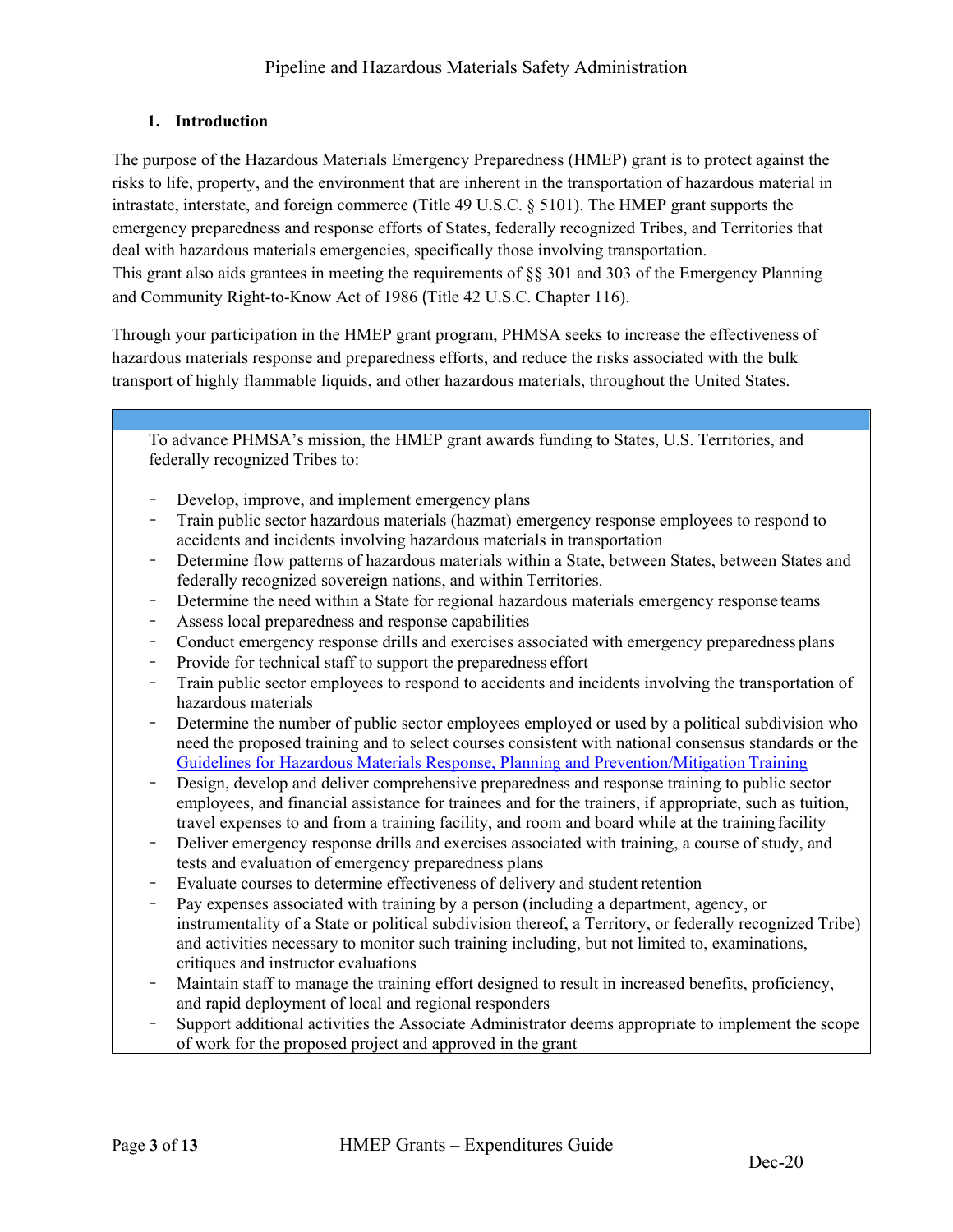# Pipeline and Hazardous Materials Safety Administration

The information contained in this document is provided for guidance to administer the HMEP grant program. This document supersedes all previous versions and is effective for fiscal year (FY) 2019 grant awards. Examples of allowable activities provided in this document are not all-inclusive, and the absence of a specific activity does not preclude its possible approval. All proposed activities will be considered based on the proposed budget costs allocable to the approved project in accordance with 2 CFR Part 200, Subpart E, and Cost Principles.

The purpose of this HMEP Expenditures Guide is to help grantees effectively administer their programs by providing examples (for reference only) of allowable, conditionally allowable, and unallowable activities.

General Guidelines:

- − Allowable expenditures are those that are: reasonable, necessary, and allocable to the approved project consistent with 2 CFR Part 200 and the Notice of Grant Award (NGA).
- − Conditionally allowable expenses are only allowable from certain funding sources, or when the expenditures meet other conditions.
- − Unallowable expenditures are costs prohibited by law or regulation, Federal cost principles, PHMSA policy, or special terms and condition of award.

The following items require prior approval and the submission of the Hazmat Grant Activity Request Form to PHMSA by selecting one of the following options in the HMEP Grants Portal at [https://hazmatgrants.phmsa.dot.gov:](https://hazmatgrants.phmsa.dot.gov/)

- Activities not specified in the approved grant application
- **Budget revisions**
- Change in Point of Contact for the Grant

 $\triangleright$  Requests for reimbursement must be submitted via the Delphi eInvoicing System using OMB SF-270, Request for Advance or Reimbursement.

 $\triangleright$  For new users, please coordinate with your assigned Grant Management Specialist for access.

Questions and other inquiries should be directed to your assigned Grant Management Specialist or via e-mail at: [HMEP.Grants@dot.gov.](mailto:HMEP.Grants@dot.gov)

# <span id="page-3-0"></span>**2. General Expenditures**

Examples of allowable general expenditures that do not fall under preparedness or response training grant expenditures are listed below.

| <b>Allowable General Expenditures</b>                                   |  |
|-------------------------------------------------------------------------|--|
| <b>Grants Management Courses</b>                                        |  |
| Continuing Education Specific to Grants Management Functions            |  |
| <b>Financial Management Courses with Grant Management Concentration</b> |  |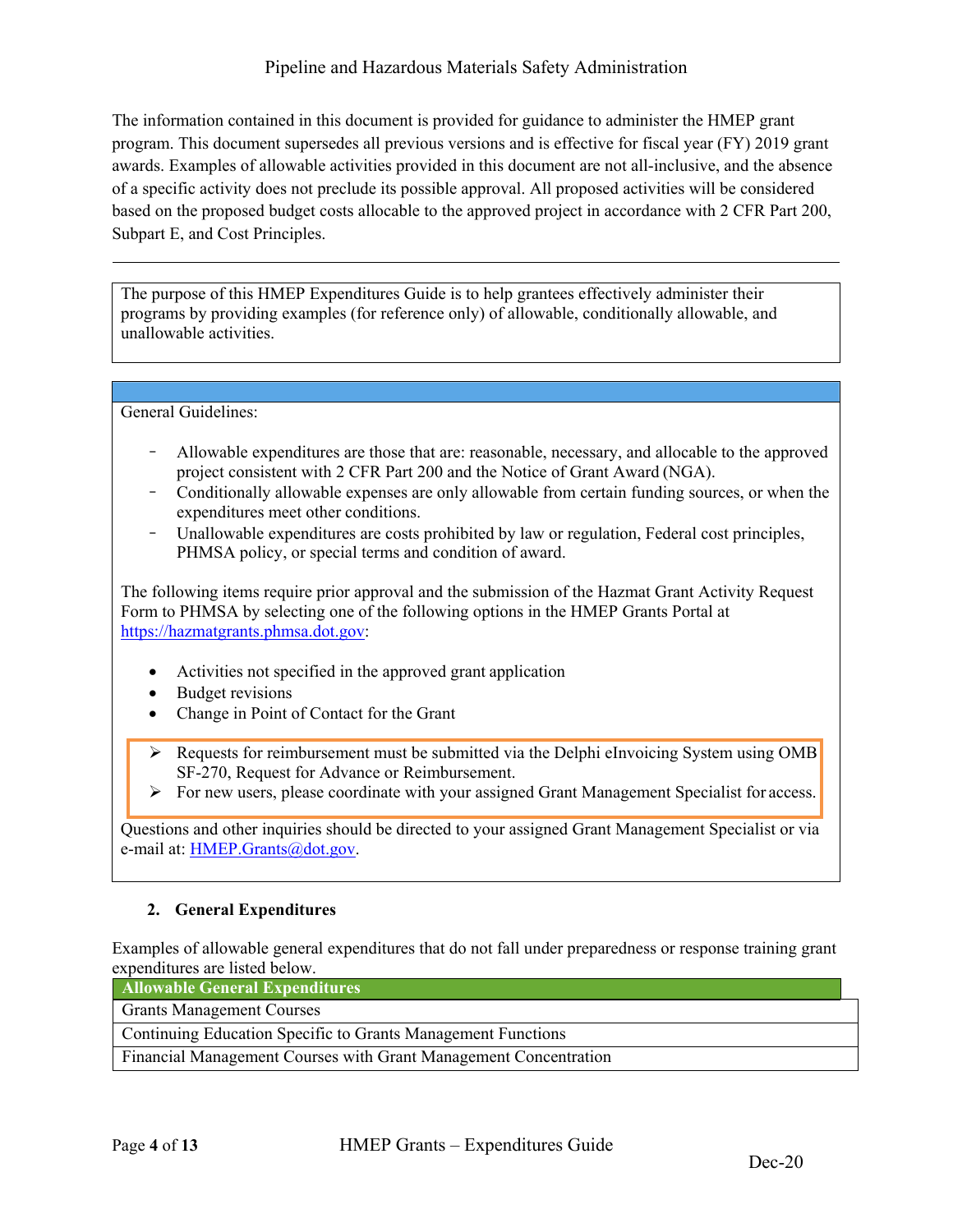# <span id="page-4-0"></span>**3. Preparedness**

### <span id="page-4-1"></span>**3.1 Allowable Preparedness Expenditures – Commonly Approved Expenditures**

**Enhancing Hazardous Materials Plans** Developing, improving, and implementing emergency plans required under the Emergency Planning and Community Right-to-Know Act of 1986 Workshops, drills, and exercises associated with hazmat emergency plans Risk assessments to enhance plans Capability assessments that evaluate the ability for first responders, non-governmental organizations, and other involved stakeholders to respond to a hazmat emergency Gap analysis to enhance planning objectives Improving interagency interoperability to better respond to and mitigate hazmat incidents Determining commodity flow transportation patterns of hazmat and developing and maintaining a system to keep such information current Assessing the need for regional hazmat emergency response teams Providing technical staff to support planning efforts Aerial photography for use with Commodity Flow Study research **Planning Courses** Courses aimed at developing, improving, and implementing emergency plans under the Emergency Planning and Community Right-to-Know Act (EPCRA) §§ 301 and 303 (Title 42 U.S.C. Chapter 116) Hazmat transportation emergency preparedness and response courses Hazmat risk analysis Commodity Flow Study courses Regional Response Strategy Selection courses **Equipment and Supplie[s1](#page-4-2)**

Computer equipment dedicated to HMEP Grant activities (use for operations purposes not allowable) Supplies and equipment required for HMEP-funded exercises and activities

<span id="page-4-2"></span><sup>1 2</sup> CFR § 200.33 defines *equipment* as tangible, non-expendable personal property with a unit acquisition cost of \$5,000 or more (unless State policy sets a lower threshold) and with a useful life of more than one year. When calculating the cost of the property, it includes any accessories needed to make it operational. Any items not meeting this definition should be shown as "supplies," e.g., computers must be shown as "supplies," based on their acquisition cost.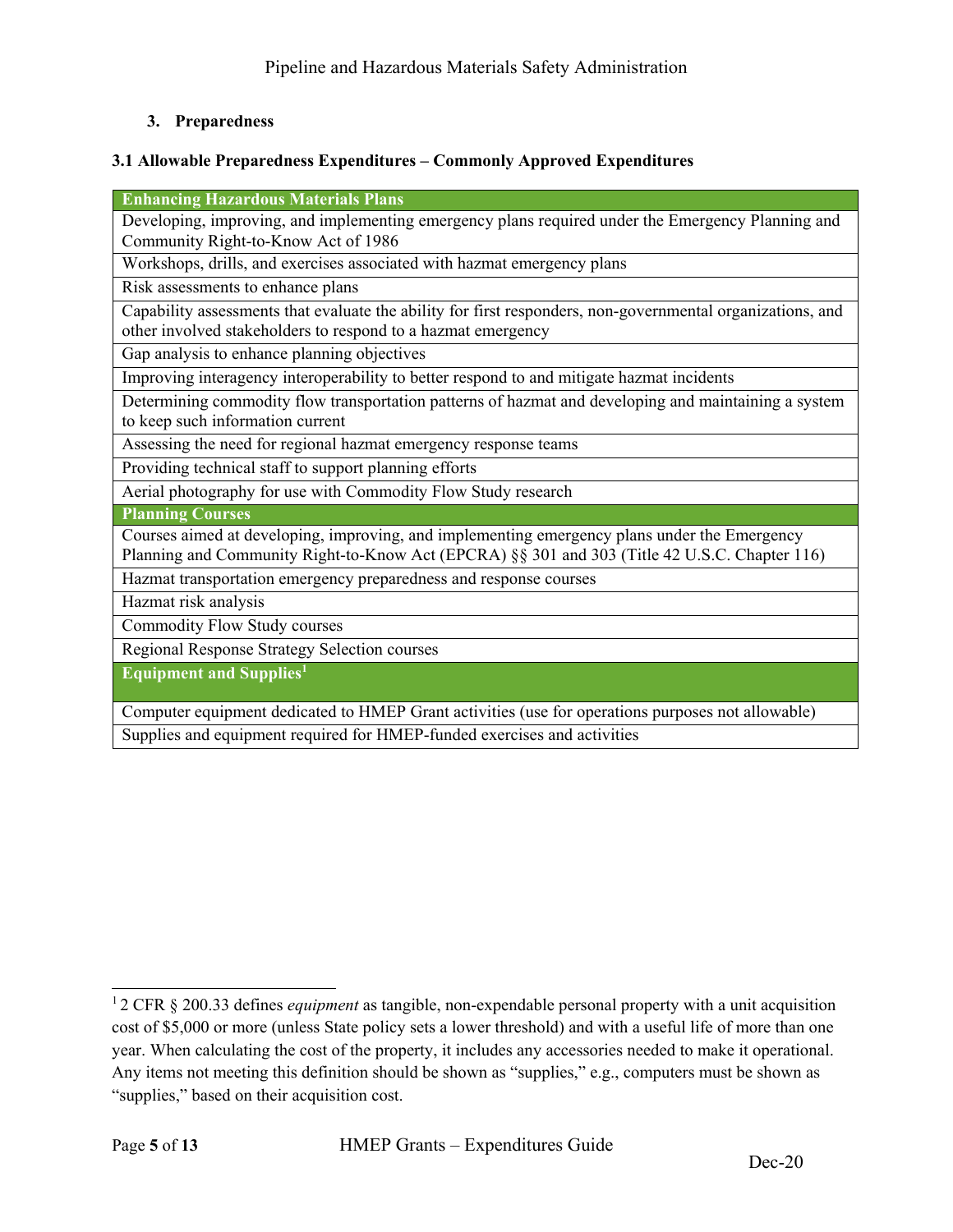### <span id="page-5-0"></span>**3.1 Allowable Preparedness Expenditures, concluded**

#### **Conferences and Meetings**

National Association of SARA Title III Program Officials (NASTTPO)

[TRANSCAER®\\*](http://www.transcaer.com/): TRANSCAER® (Transportation Community Awareness and Emergency Response) is a voluntary national outreach effort focusing on assisting communities with preparing for, and responding to, possible hazmat transportation-related incidents. TRANSCAER® educates emergency responders and their communities and includes safety training cars from the Firefighters Education and Training Foundation.

\* Necessities, by ownership or rental, for the physical needs and comfort of the participants and training recipients such as, but not limited to: classroom tents, tables, chairs, water coolers, portable toilets, wash stations, public address systems, generators, fuel for generators, waste management, and outdoor fans; projectors and screens, video recording services; safety gloves, safety glasses; pens, pencils, books, brochures, certificates; administrative services, advertising costs, trainer fees; and instructor accommodations, travel, and meals.

International Association of Fire Chiefs (IAFC), [International Hazmat Conference:](http://www.iafc.org/) The IAFC hosts the International Hazardous Materials Response Team Conference, which presents "what's new in hazmat" and how it impacts today's hazmat teams on the job.

[Midwestern Hazmat Conference:](https://emerysafety.com/) Two-day conference on hazmat and related response training presented by instructors in the hazmat response community. (Only courses on hazmat response are eligible.)

**Other** 

Hazmat publications for permanent collections, such as the NFPA 472 guide

### <span id="page-5-1"></span>**3.2 Conditionally Allowable Preparedness Expenditures**

Conditionally allowable expenditures are those that are not commonly approved, but will receive special consideration upon proposal.

Examples of conditionally allowable preparedness expenditures are listed below.

Tier II Chemical Inventory Reports

Tier II Databases

Statewide conference emphasizing hazmat emergency response capabilities, collaboration, networking, and preparedness opportunities for responders, particularly those related to transportation. Conditions include: transportation hazmat-themed schedule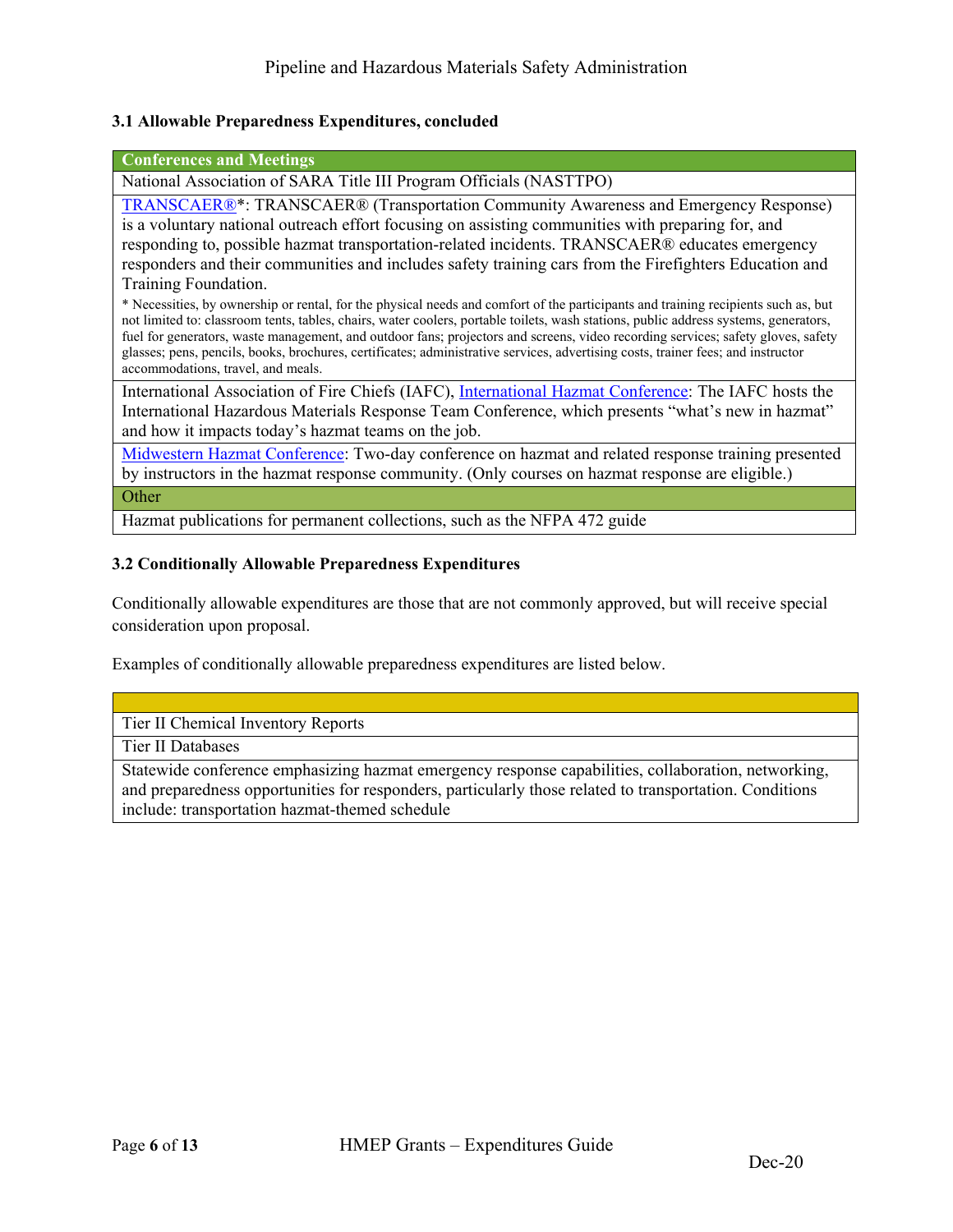Regional hazmat conferences and workshops, specifically those related to transportation

**Fire Department [Instructors Conference \(FDIC\):](http://www.fdiconlineevent.com/)** Comprehensive training for all levels of fire service practitioners with more than 24 hands-on training evolutions, 34 pre-conference workshops, and more than 160 classroom presentations. Conditions include: transportation hazmat-themed schedule

**LEPC meeting expenses** – Conditions include: LEPC meeting expenses are allowable when pertaining to the HMEP grant

**Hospital Drills** – Conditions include: Decontamination from a transportation incident (radiological, chemical, or other hazmat)

**Emergency Operating Center (EOC) Leadership Exercises** – Conditions include: Leadership exercises for events concerning hazmat preparedness and response

**Title III Software** (e.g., CAMEO/PEAC/PLUME) **–** Use of software must be tied to planning for hazmat transportation related accidents/incidents

**Fixed-facility hazmat preparedness** – Conditions include: Exercises and plans that include transportation of materials to and from fixed-facilities; exercises that test the same capabilities that would be used to respond to a hazmat transportation incident

**Refreshments** – Conditions include: Beverages for trainings that are in rural locations or training conducted outside where hydration is needed to ensure exercises are safely conducted.

# <span id="page-6-0"></span>**3.3 Unallowable Preparedness Expenditures**

Examples of unallowable preparedness expenditures are listed below.

Natural Disaster Exercises (e.g., Urban Avalanches, Pandemic Flu, Cruise Ship, Wildfire, Earthquake)

All-Hazards Warning System Drills

Joint Terrorism Task Force (JTTK) Exercises

WebEOC (EOC-Emergency Operations Center) mapping

Public Officials Conference that does not have a tie-in to hazardous materials transportation

Town-wide alert system

Development and distribution of a Hazmat Calendar

Expenses counted as match funds toward another Federal grant program or cooperative agreement

Entertainment costs

Foreign travel

Purchase of cell telephone(s), except for administration of the HMEP grant at the state level

Any costs disallowable or stated as ineligible in 49 CFR part 110 and 2 CFR 200 Subpart E

Any cost specifically prohibited in the General Terms and Conditions of the award, PHMSA policy as detailed in this Expenditures Guide, or Special Terms and Conditions listed on the NGA (Remarks section)

Membership fees and subscriptions, except as otherwise noted.

**Food** – Food purchased with HMEP funds for exercises, planning sessions, meetings, conference and more is unallowable under the HMEP grant program.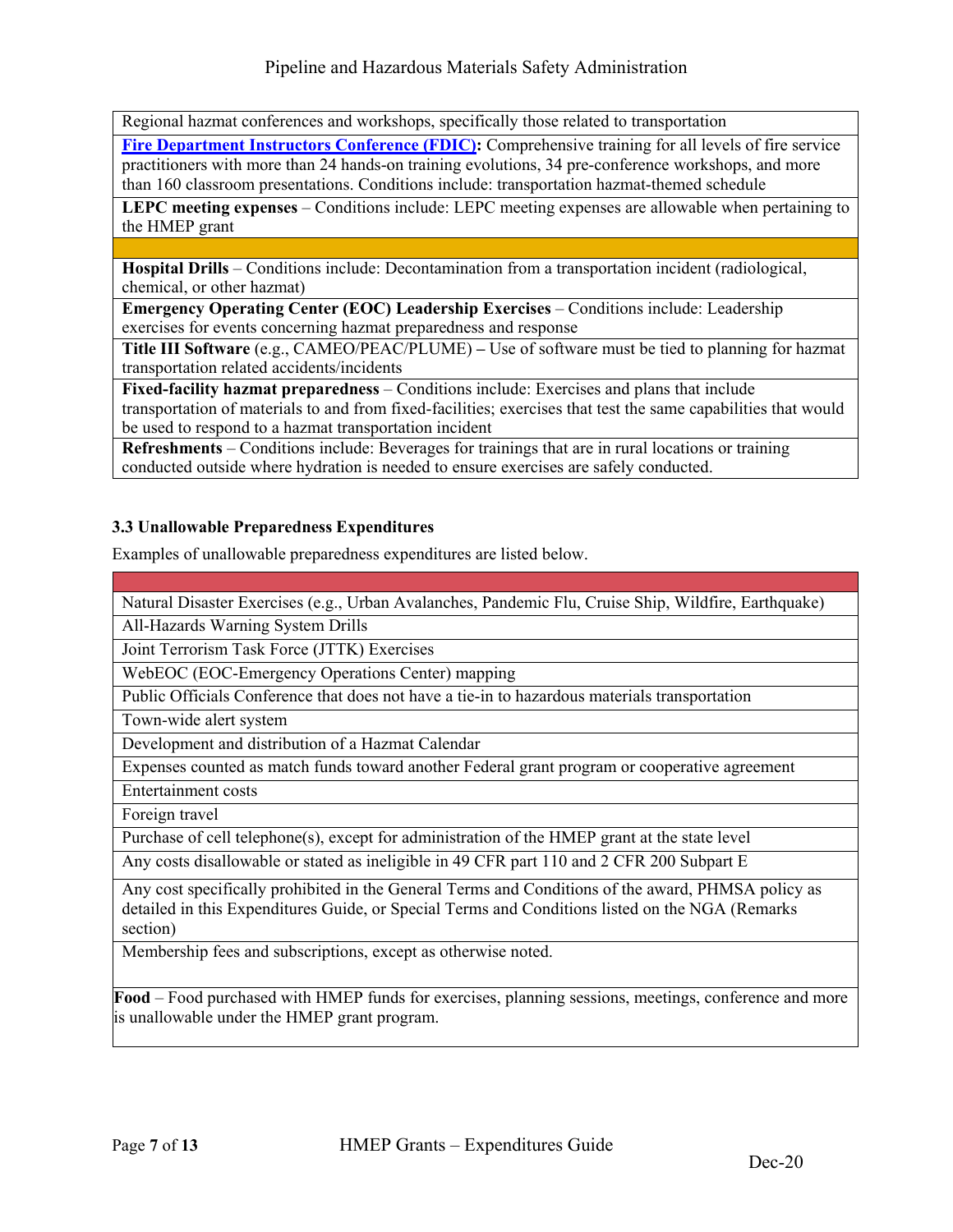Stipends

**[FRI \(Fire Rescue International\):](http://fri.iafc.org/)** Fire Rescue International (FRI) annual conference for fire and emergency service leaders from across North America and around the globe for 5 days of networking, learning, and collaboration.

### <span id="page-7-0"></span>**4. Training**

### <span id="page-7-1"></span>**4.1 Allowable Training Expenditures**

Examples of allowable training expenditures are listed below.

**General Training Expenditures**

Reimbursement for instructor(s) and trainees for tuition and travel expenses (lodging and per diem) to and from a training facility

Facility rental cost reimbursement

Expenses associated with training, such as staff to support the training effort, evaluation forms, etc.

**National Fire Protection Association (NFPA) 472 or Occupational Safety And Health Administration (OSHA) 29 CFR § 1910.120 Competency Requirement Suggested Courses** Hazardous Waste Operations and Emergency Response Standard (HAZWOPER) training with transportation tie-in

Hazmat Incident Command System (ICS), includes the following courses:

- ICS-100: Introduction to the Incident Command System
- − ICS-200: Incident Command System for Single Resources and Initial Action Incidents
- − ICS-300: Intermediate Incident Command System
- − ICS-400: Advanced Incident Command System

Hazmat Awareness, Operations, Technician, Specialist, and Refresher Courses

Hazmat Incident Commander

Hazmat Officer/Safety Officer

Industrial Fire Fighting- (rail yards, fuel transfer facilities, and ports)

Confined Space Rescue

Hazmat Basic Life Support/Advance Life Support

Chemistry for Emergency Responders

Marine Operations - Ship-board rescue, firefighting, and hazmat

Airport Rescue Fire Fighting (aircraft response and rescue)

Explosive Ordinance Disposal/Explosives involving transport of explosives

Radiological (sources in transportation, but not Weapons of Mass Destruction.)

Tank Car Specialty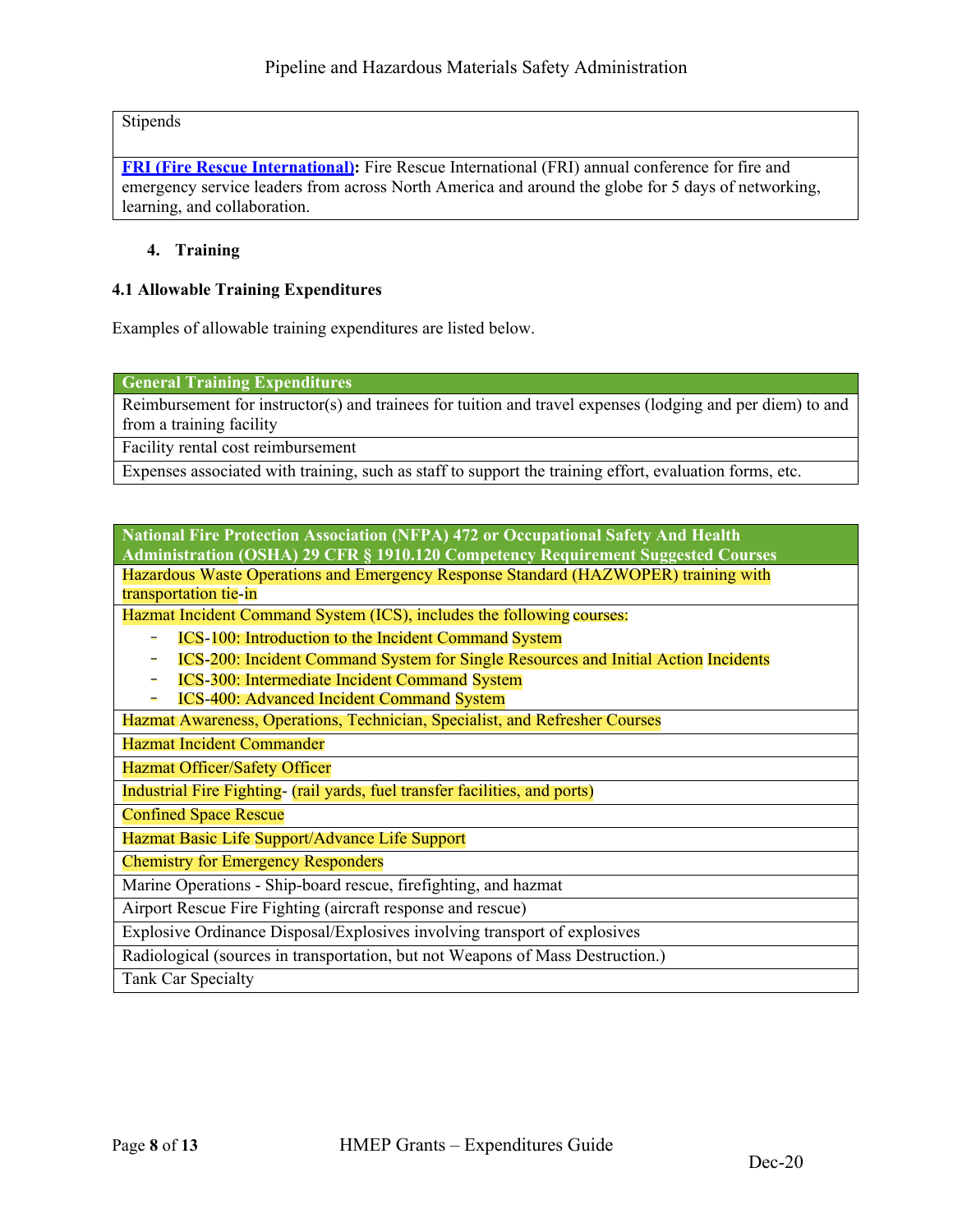# <span id="page-8-0"></span>**4.1 Allowable Training Expenditures, continued**

| <b>National Fire Protection Association (NFPA) 472 or Occupational Safety and Health</b><br>Administration (OSHA) 29 CFR § 1910.120 Competency Requirement Suggested Courses,<br>concluded |
|--------------------------------------------------------------------------------------------------------------------------------------------------------------------------------------------|
| <b>Intermodal Tank Specialty</b>                                                                                                                                                           |
| Marine Tank Vessel Specialty                                                                                                                                                               |
| Flammable Liquid Bulk Storage                                                                                                                                                              |
| Flammable Gas Bulk Storage                                                                                                                                                                 |
| Radioactive Material Specialty in Transportation                                                                                                                                           |
| <b>First Receiver Awareness Training</b>                                                                                                                                                   |
| Crude Oil Training                                                                                                                                                                         |
| Cargo Tank Specialty                                                                                                                                                                       |
| <b>Other Allowable Training Course Examples</b>                                                                                                                                            |
| Ammonia, Ethanol, Chlorine Response                                                                                                                                                        |
| Alternative Fuels, used in transportation                                                                                                                                                  |
| Developing a Plan of Action                                                                                                                                                                |
| Chemistry of Hazmat-Part I/II                                                                                                                                                              |
| Surveying a Hazmat Incident                                                                                                                                                                |
| Level A/Level B Personal Protective                                                                                                                                                        |
| Hazmat for Emergency Management System (EMS)                                                                                                                                               |
| <b>Hazmat for Dispatcher</b>                                                                                                                                                               |
| <b>Hazmat Containers</b>                                                                                                                                                                   |
| <b>Hazardous Materials Monitoring Refresher</b>                                                                                                                                            |
| <b>Hazmat Level B Dress-out and Decon</b>                                                                                                                                                  |
| <b>Hazmat Technical Decon Refresher</b>                                                                                                                                                    |
| <b>Hazmat Containment and Control</b>                                                                                                                                                      |
| Haz-Cat Training                                                                                                                                                                           |
| Pro Board® Certification for Hazmat Training Courses                                                                                                                                       |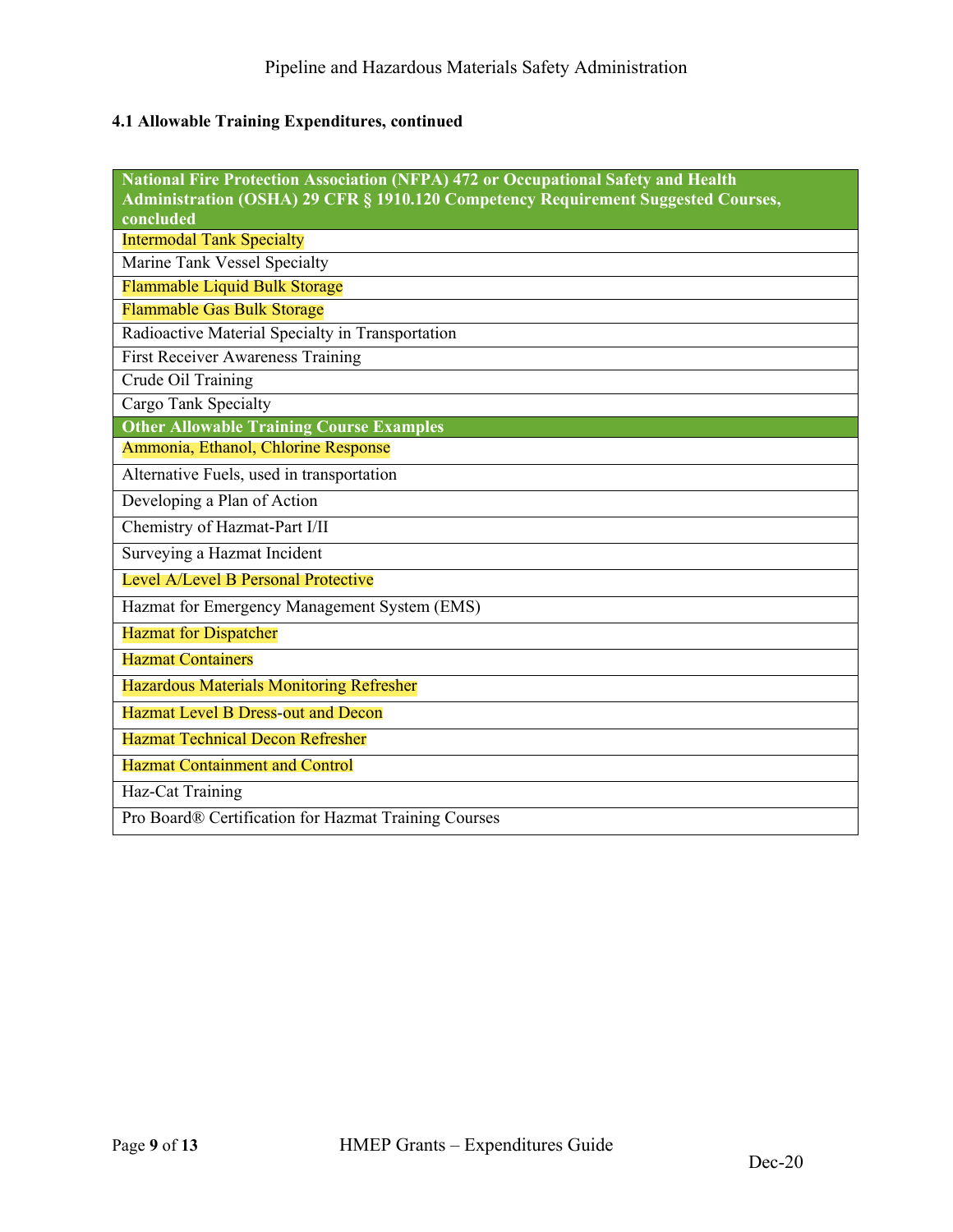### <span id="page-9-0"></span>**4.1 Allowable Training Expenditures, continued**

**Other Allowable Training Course Examples, concluded**

Pipeline Incident in Transportation Response Training

Haz Mat IQ Training (Above and Below the line, Advanced IQ & Tox Medic, etc.)

Emergency Medical Technician (EMT) Training for hazmat

Employee Hazmat Emergency Response Readiness Training

Creating and maintaining hazmat emergency response training websites

CAMEO Training, particularly that related to transportation

TRANSCAER® (travel and necessities\* for physical needs and comfort of trainers and training recipients)

\* Necessities, by ownership or rental, for the physical needs and comfort of the participants and training recipients such as, but not limited to: classroom tents, tables, chairs, water coolers, portable toilets, wash stations, public address systems, generators, fuel for generators, waste management, and outdoor fans; projectors and screens, video recording services; safety gloves, safety glasses; pens, pencils, books, brochures, certificates; administrative services, advertising costs, trainer fees; and instructor accommodations, travel, and meals.

**Allowable Training Equipment, Supplies and Materials**

Computer equipment used exclusively for activities allowable under this HMEP Grant (e.g., approved computer-based training activities).

Rental equipment necessary to provide specific training, whether consumed in the training (e.g., this isn't equipment) or otherwise (e.g., a training suit). In most cases, equipment costs are expected not to exceed 5 percent of the total cost of the grant awarded and must be fully justified.

Publications, manuals, and other materials necessary to provide training and are used by instructor(s) and trainees--where appropriate, this may include the printing and copying of such materials and any cost of distributing these materials (such as mailing the materials to trainees in advance of the first training session).

Simulation software for hazmat training courses

Hazmat training suits for specific transportation related exercises

Firefighting foam for specific transportation related exercise

### **4.1 Allowable Training Expenditures, concluded**

### **Conferences**

[NASTTPO](http://nasttpo.com/) (National Association of SARA Title III Program Officials)

[Hazmat Continuing Challenge](http://www.hazmat.org/index.cfm?section=1)

[HOTZONE](http://hotzone.org/) or [COLDZONE](http://www.coldzone.org/)

[IAFC International Hazmat Conference](https://www.iafc.org/topics-and-tools/hazmat)

[Midwestern Hazmat Conference](https://emerysafety.com/)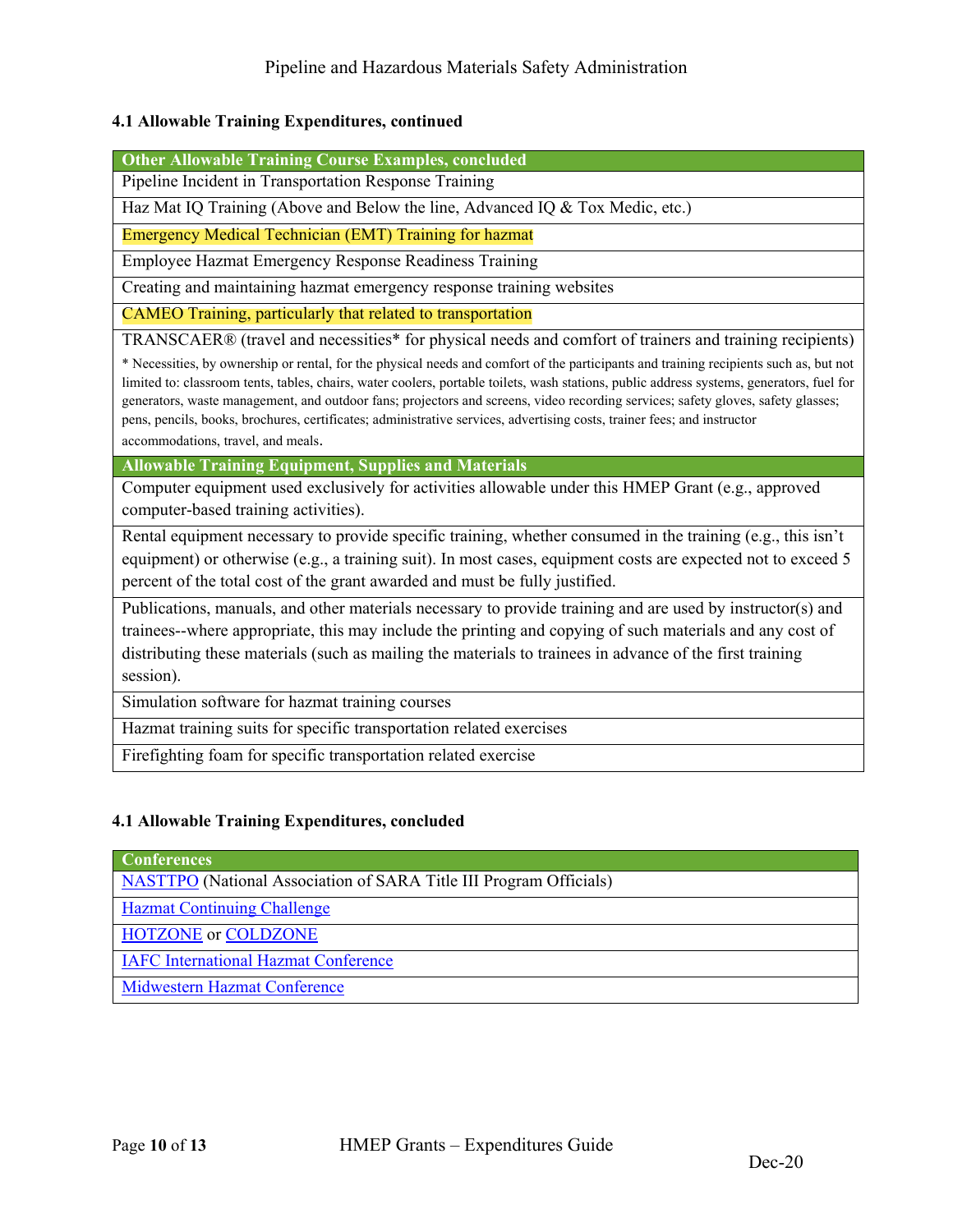### <span id="page-10-0"></span>**4.2 Conditionally Allowable Training Expenditures**

Examples of conditionally allowable training expenditures are listed below.

Statewide conference emphasizing hazmat emergency response capabilities, collaboration, networking, and planning opportunities for responders.

Regional hazmat conferences and workshops

**Fixed-facility hazmat training** – Conditions include: Training that includes transportation of materials to and from fixed-facilities; training that addresses the same capabilities that would be used to respond to a hazmat transportation incident

**Refreshments** – Conditions include: Beverages for trainings that are in rural locations or training conducted outside where hydration is needed to ensure safe training.

### <span id="page-10-1"></span>**4.3 Unallowable Training Expenditures**

Examples of unallowable training expenditures are listed below.

Courses not related to hazmat emergency response (with the exception of the pipeline training listed in section 4.1 above)

Pro Board® Accreditation and Membership Fees

Emergency Preparedness Presentation to Child Care Providers

School Violence Prevention

Weapons of Mass Destruction (WMD) Terrorism courses

Weapons of Mass Destruction (WMD) Radiological Training

Mobile Meth Lab Training

Active Shooter Training

Pandemic Flu Exercises

Joint Terrorism Task Force (JTTF) Exercises

Equipment for the purpose of *response* operations, such as**:**

- − Self-Contained Breathing Apparatus (SCBA)
- − PPE (Personal Protective Equipment)
- − Monitoring Equipment

Overtime of trainees and any other employees who "backfill" positions of trainees during the period of training.

Expenses counted as match funds toward another Federal grant program or cooperative agreement.

Entertainment costs

Purchase of cellular telephone(s), except for administration of the HMEP grant at the state level

Any costs disallowable or stated as ineligible in 49 CFR part 110 and 2 CFR 200 Subpart E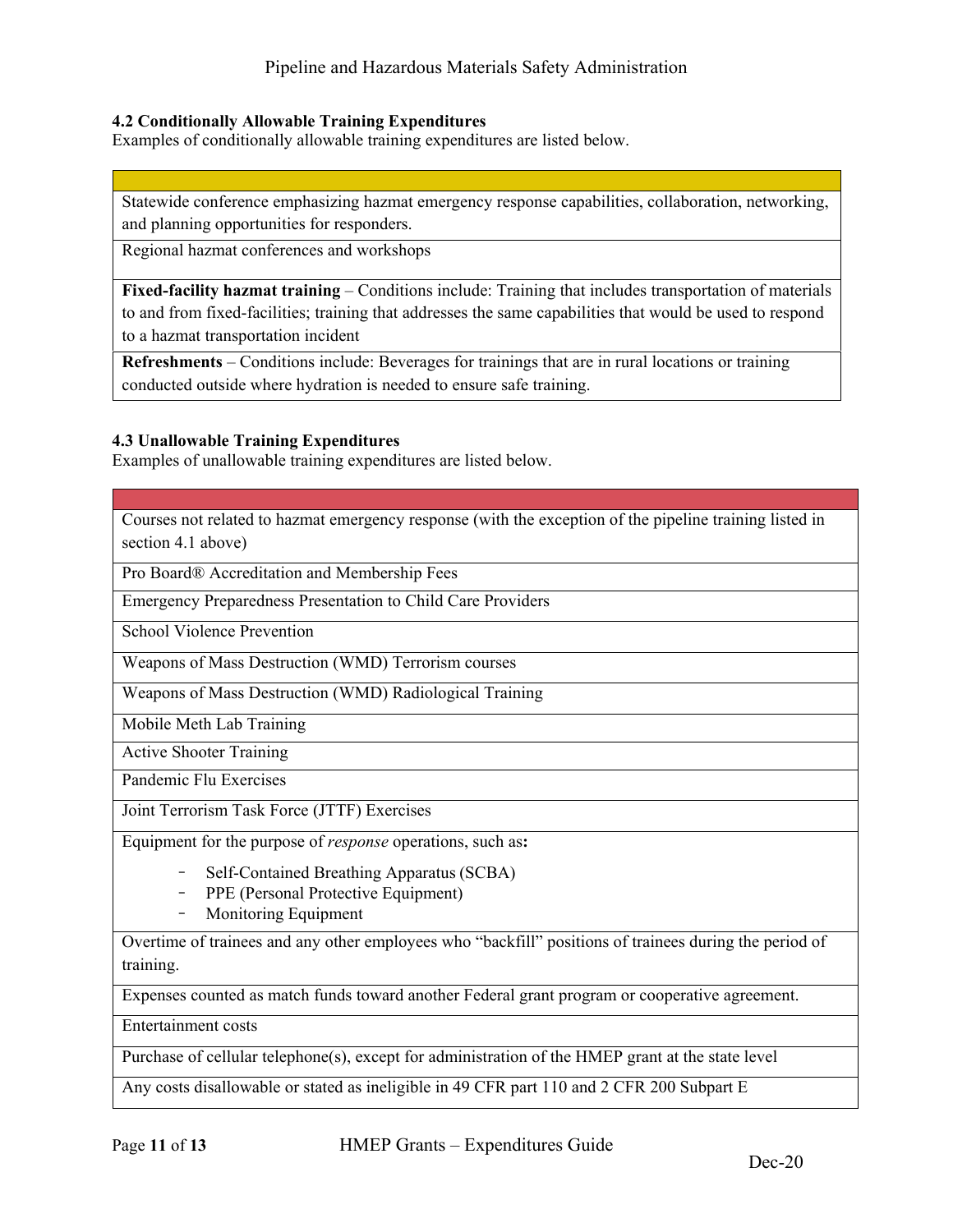Any cost specifically prohibited in the General Terms and Conditions of the grant award, or identified in PHMSA policy guidance, or as a Special Terms and Conditions listed on the NGA (Remarks section).

# Stipends

**[FRI \(Fire Rescue International\):](http://fri.iafc.org/)** Fire Rescue International (FRI) annual conference for fire and emergency service leaders from across North America and around the globe for 5 days of networking, learning, and collaboration.

**Food** – Food purchased with HMEP funds for exercises, planning sessions, meetings, conference and more is unallowable under the HMEP grant program.

# **5. Grant Specifics**

### <span id="page-11-0"></span>**Requests for Reimbursement**

Requests for reimbursement must include a SF-270 that can be accessed online via the Delphi eInvoicing System or uploaded if the online SF-270 is not operational. Some grantees may be required to submit supporting documentation for payment requests. If this is the case, a special term and condition will be listed on the NGA indicating this status. PHMSA may request additional substantiation for supporting reimbursement payments at any time. Reimbursement may not be made for a project plan unless approved by PHMSA either in the application or via Activity Request. Grantees are to keep supporting documentation on file in accordance with their internal policies and procedures. While supporting documentation may not be required for every payment, it may be requested during the course of PHMSA's ongoing monitoring process. A lack of supporting documentation on file may result in questioned or unallowable costs.

### **Matching Funds**

Grantees (States and Tribes) are required to provide the 20% match and may use the following<sup>2</sup>:

- − Cash (hard-match),
- − In-kind contributions (soft match)
- A combination of in-kind or soft match plus hard-match to meet this requirement.

Grantees may use matching funds from all seven object classes. Examples include: salary<sup>3</sup>; equipment or supply purchase; space usage; the value of a participant's time during an allowable activity; unrecovered indirect costs, or the dollar value of a grant-related activity or purchase.

Grantees must continually examine funding priorities to ensure that activities and/or expenditures counted as matching towards the grant are used for allowable activities.

Match must be verifiable through grantee records and be maintained with the same level of effort as Federal funds. Records must show how the value of a contribution is made. 2 CFR §§ 400-475 provide more detail on match requirements and expectations.

Match may include waived indirect costs and not be paid by the Federal Government under any other award.